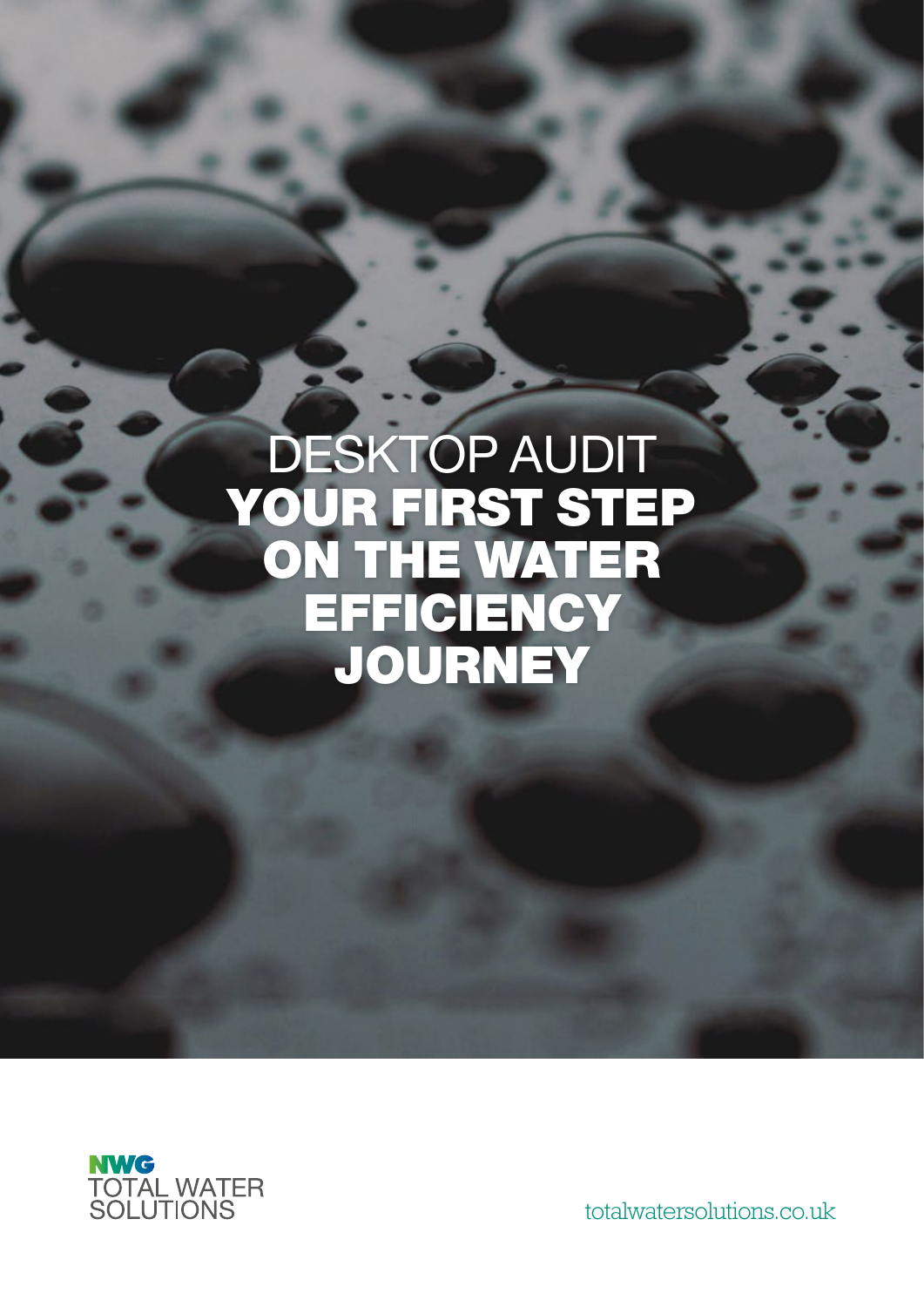## DESKTOP AUDITS - YOUR FIRST STEP ON THE PATH TO WATER EFFICIENCY

Water efficiency is a key way for businesses to cut running costs, improve sustainability and streamline operations. Many businesses could save thousands of pounds by improving water efficiency, and if your business relies on water as part of its operations, this figure could be even higher.

However, for many buildings, particularly older properties, it's hard to know where to start with improving water efficiency. Often, there aren't any records of where water pipes lie, or easy ways to benchmark what water bills "should" be, and if they're too high, indicating wastage.

A full on-site water audit and network mapping process can give you all the details you need to improve your water management. This is the most effective solution, as this not only creates full records of the property's water infrastructure, but also identifies areas where water usage and trade effluent can be reduced and costs can be cut.



A full on-site water audit and network mapping process can give you all the details you need to improve your water management.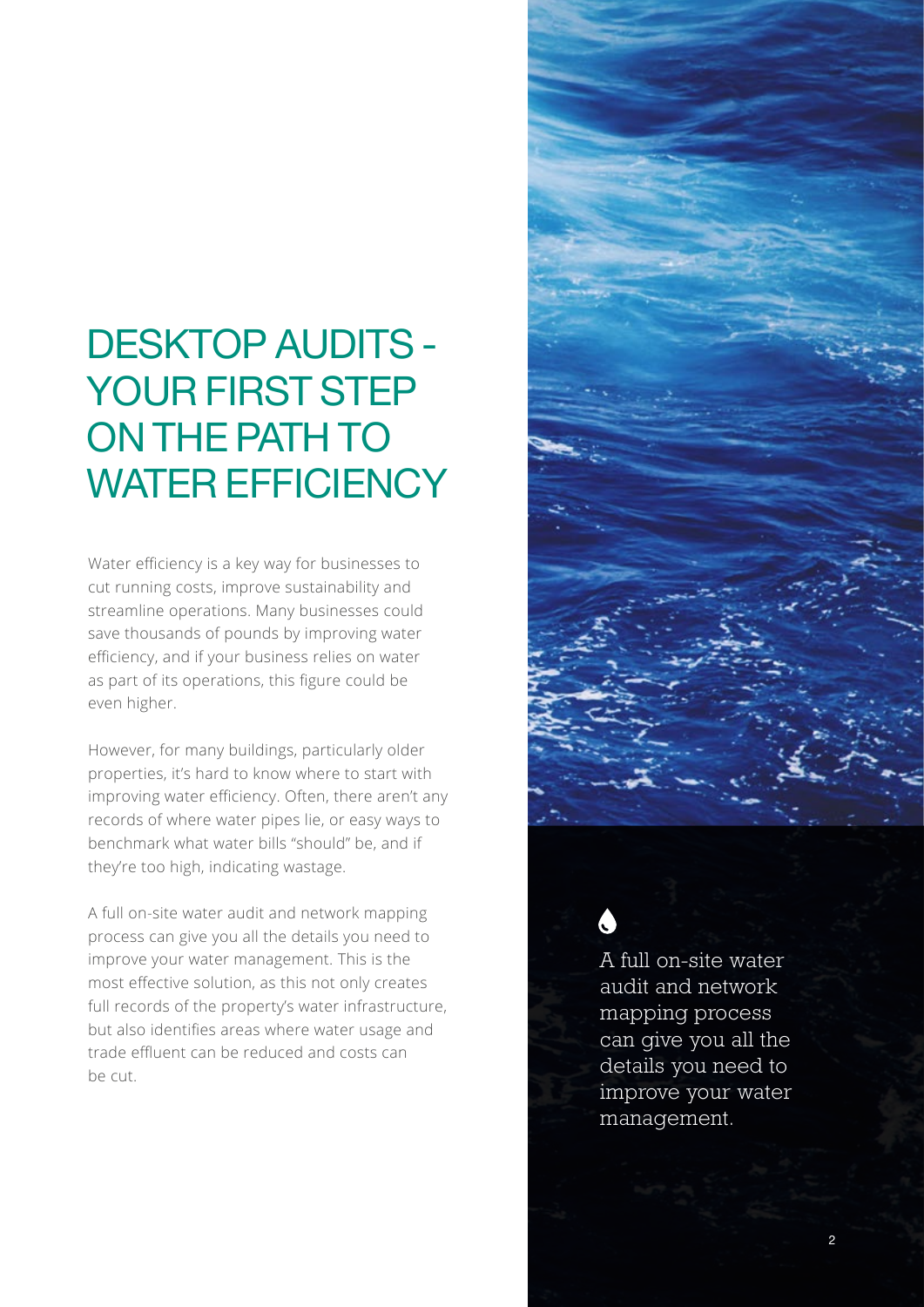

#### **WHAT IF I CAN'T GET BUY-IN FOR A FULL AUDIT?**

A full water audit isn't necessarily a simple thing to get signed off, particularly if senior management can't see the potential benefits of the return on investment. It requires on-site visits from engineers to assess your current water usage and network, as well as possibly installing additional metering equipment to understand exactly how and when water is being used in your business. If you're just getting started, high levels of up-front diagnostic work can make it harder for you to win the internal buy-in needed to fund water efficiency improvements.

This can leave businesses in a catch-22 situation - you need to know what the potential savings could be before you invest, but you can't find out what's possible until you've already gotten started. If this sounds familiar, a desktop audit could be a good way to break the impasse…

### **WHAT IS A DESKTOP AUDIT?**

A desktop audit is an initial top-level analysis of your site's water usage and trade effluent, designed to identify areas in which water saving and cost cutting measures could be implemented without the need for a site visit. Designed to provide a low cost initial idea of the potential efficiency solutions and cost savings, a desktop audit is personalised to your site.

The audit uses information you already have, such as the water and effluent costs your business has incurred over the past few years, the size and location of your site, how your business uses water in its day-to-day operations, and an estimate of how many people use the site in a typical day. This data is analysed by our experts to produce a report that is as accurate as it can possibly be without an in-person site visit and inspection.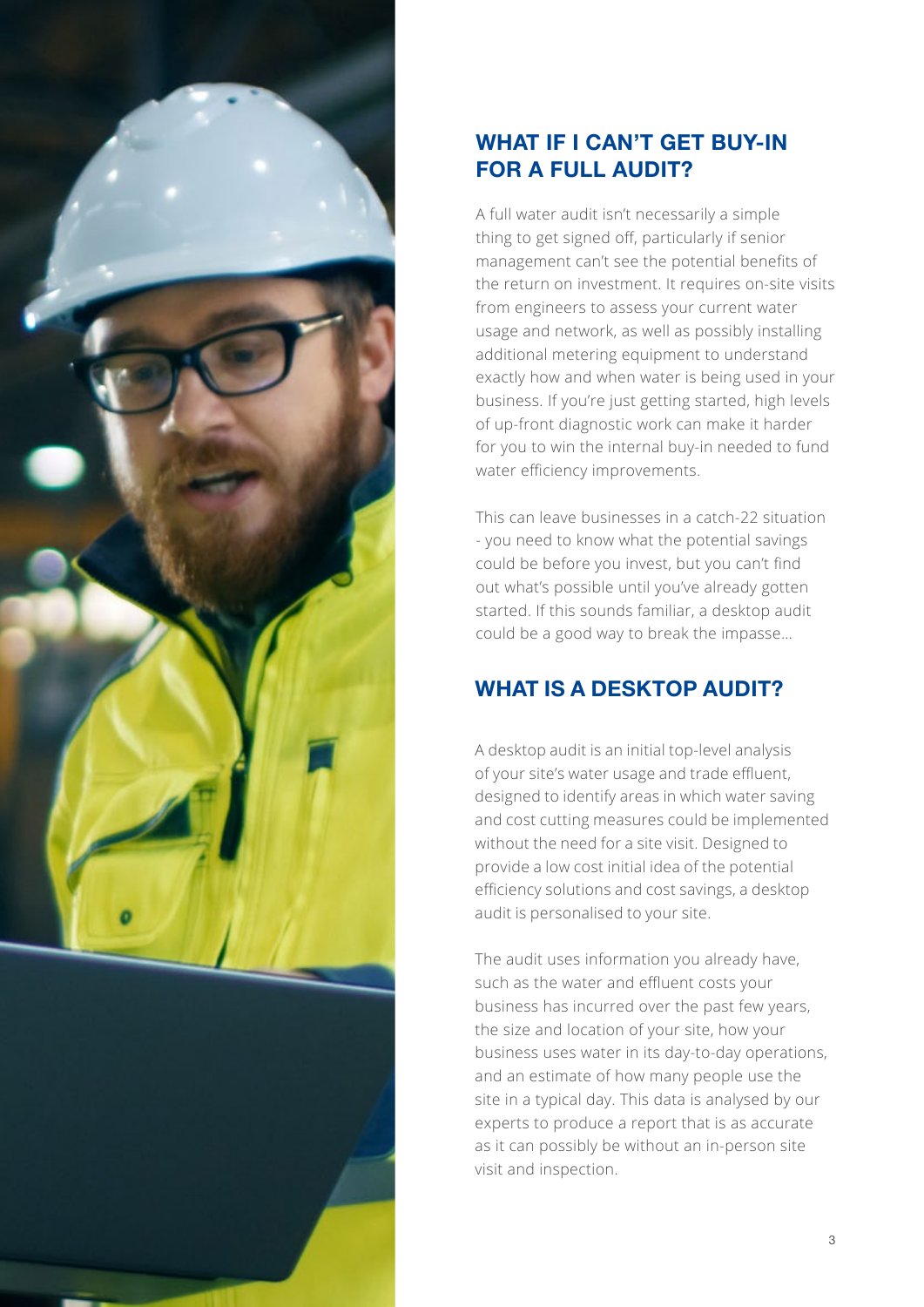#### **WHY USE A DESKTOP AUDIT?**

A desktop water audit can give an initial indication of potential savings that could be made, and cost-cutting measures that are possible on your site, without needing to invest too heavily in diagnostic work.

This report can help your business understand the potential savings that could be made, and provide a vital first step in building a business case for investment in your site's infrastructure.

Since the audit is based on real data from your business, as well as on years of experience working with similar businesses it's highly personalised and can be an important first step towards building support amongst senior management and at board level.

#### **WHAT HAPPENS NEXT?**

Your desktop audit will give you an initial idea of what's possible, and what the most efficient next steps would be for your company. If the desktop audit shows that you could save, the next step would be a full site visit, so our experts can confirm exactly what is possible on your site, and provide a structured, costed plan of specific areas where your business can reduce its water usage and/or trade effluent costs.

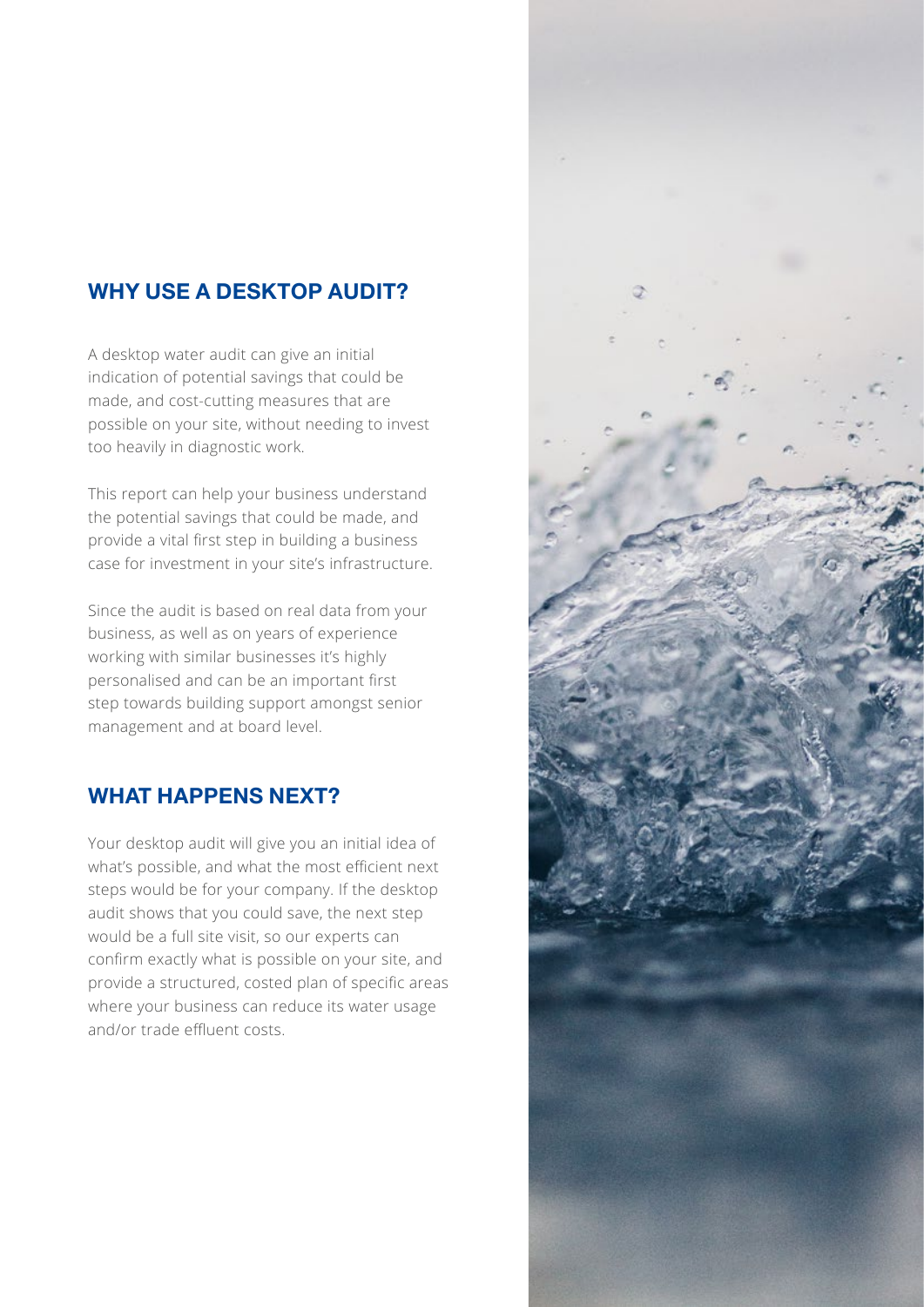### GET STARTED

Getting a desktop water audit is the first step towards finding out how much your business could save by streamlining its water management. To find out how much your business could save, talk to our experts today.

To find out more read our case studies, or contact us.

O